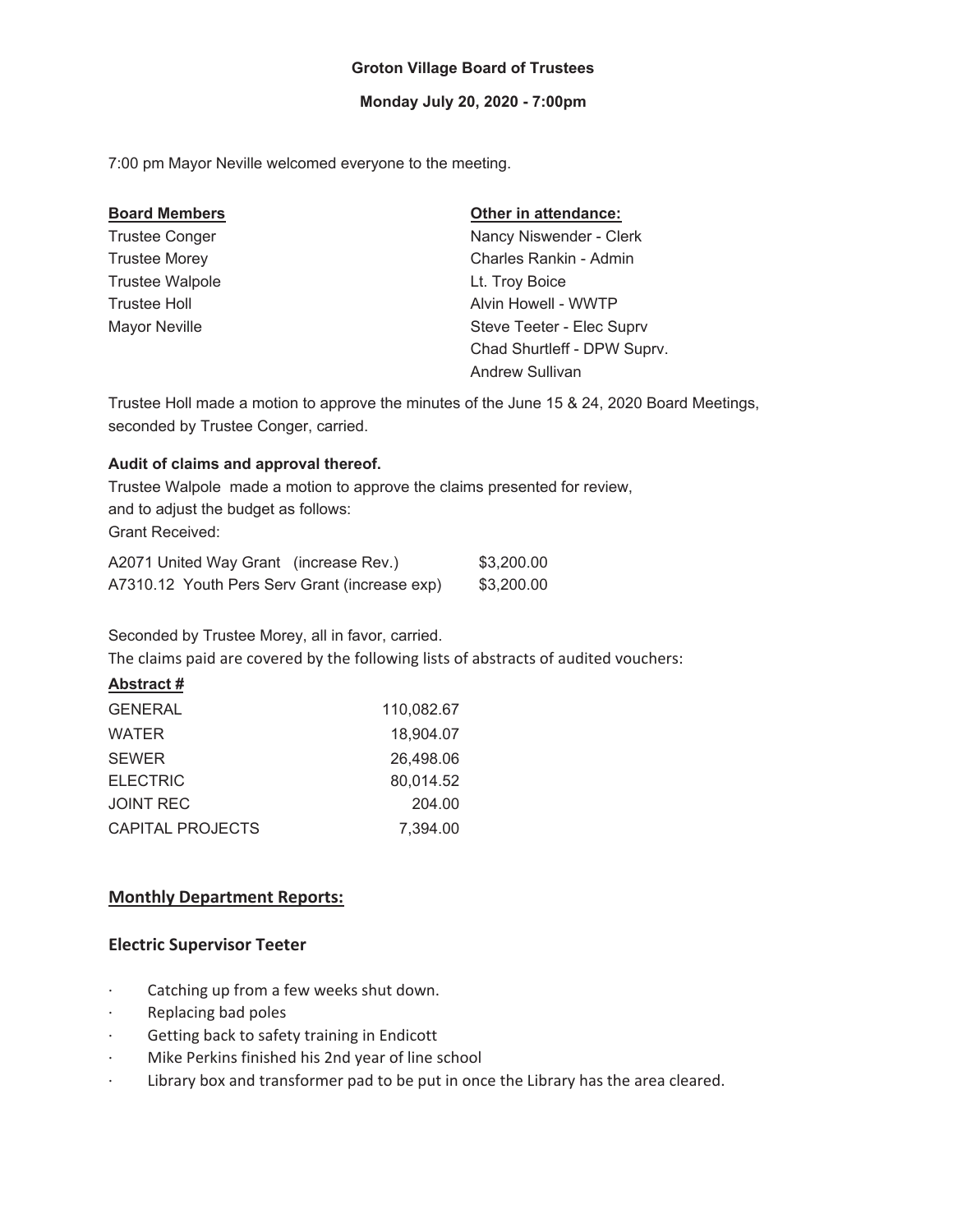# **DPW Supervisor Shurtleff Report Submitted:**

**Department of Public Works**

# **June 15 – July 20, 2020 Completed Work/Projects:**

- Trim trees and brush away from water towers
- Locate and repair a broken cub valve 106 Beechwood
- Remove the engine from the sewer flusher for repairs
- Install new pump and filter for wading pool
- Install one new filter for the big pool
- Replace guard chairs at the main pool
	- Finish guard shack refurbish project
		- Plumbing
		- New wall board painted
		- Electric upgrades
		- Shelving and countertop
- Finish changing stall upgrades in the girl's bathroom
- Finish normal pool opening items
- Install a 6" extension on a new fire hydrant
- Assist a contractor installing sewer main for Racker Center (Spring St.)
- Dig out potholes on S. Main and repair
- Replace a sewer manhole lid and patch the area
- $R$  Repair the street sweeper and begin street sweeping
- Repair a broken storm water pipe on W. Cortland
- Water plant repairs by Pall Trinity

## **Schedule of Work**

- Replace broken fire hydrant on Cayuga St.
- ͼInstall 2 catch basins
- Repair curbing on Barrows St.
- Prepare for paving on Spring St.

## **Additional Comments:**

- Pool number of occupants down used minimally
- Pall Trinity gave some suggestions for future upgrades on the water plant.
- Reviewed issues with sewer jetter had John Mackey diagnose it and it was cheaper to replace it with a new remanufactured engine than repairing it.
- Racker Center project on Spring St is moving forward the sewer mains are being installed
- This part of Spring St is on list to be paved this year.
- There are some repairs to be done to the playground after inspection. Due to budget we will take care of next year. They are not safety issues.

The Mayor asked about the possible reduction in CHIPS funding, and Surv. Shurtleff mentioned we are holding back on additional paving this year until funding is secure.

Trustee Morey asked about the playground area and if it was opened.

Supervisor Shurtleff said the playground is open, but basketball courts are not at this time.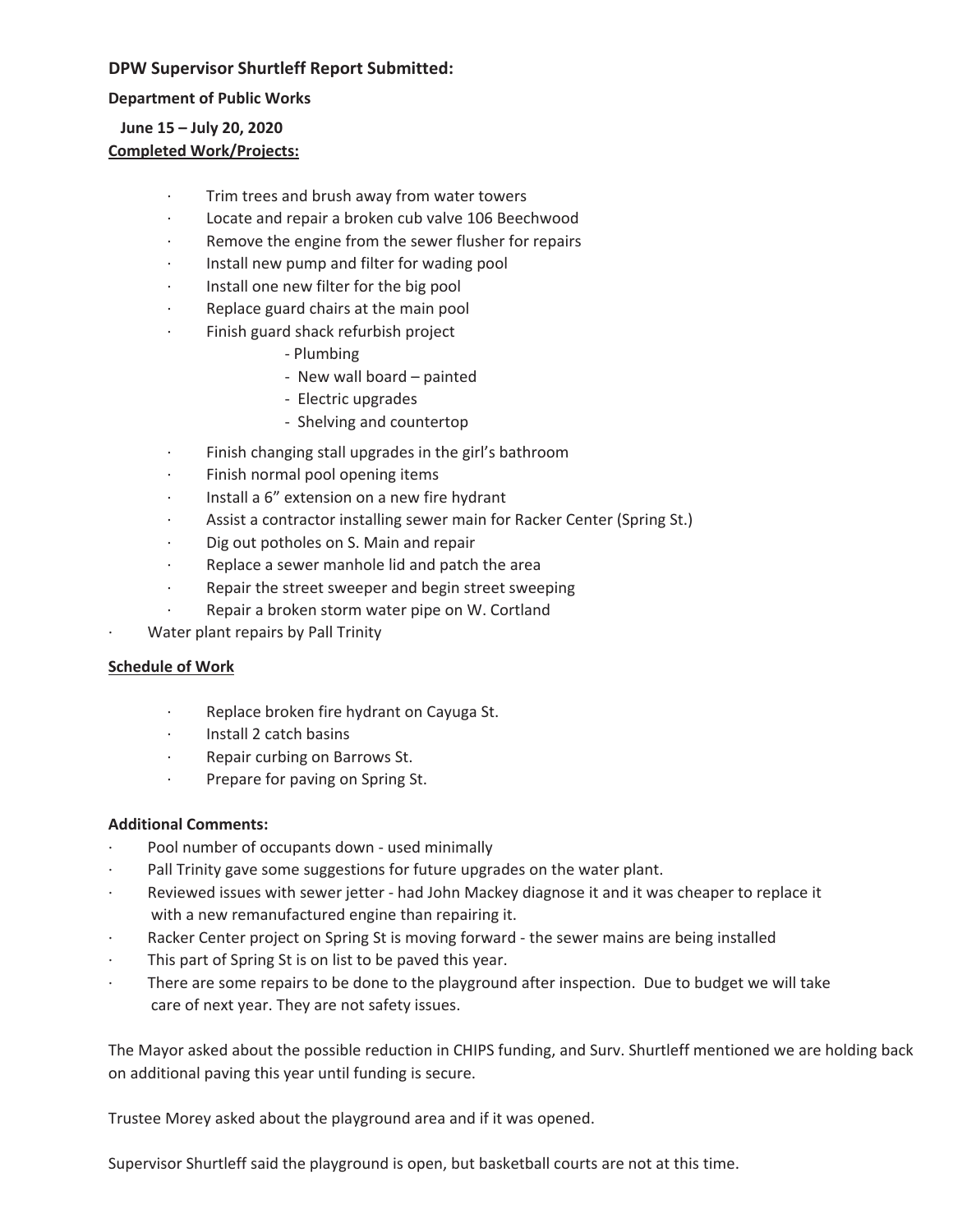### **Lt.** Boice - Police Department Report:

- Number of calls up 51.5% from last year Domestic disputes and additional Juvenile issues.
- He would like to bring on a full timer on October 1st.

#### **Mike Andersen - Code Officer Reported:**

- Library Project \$829,000 addition daily checks performed
- Dollar General applied for sign permit on Main St.
- Racker Center applied for their permit on a 6 bedroom family home.-\$504,000 est - waiting on plan details.
- Mobile Home park will be paving resident with issues.
- 23 Building permits \$1,450,000
- \$67,000 roofing and window permits
- Only 1 pool has been an issue and was taken back down.
- Once housing inspections are allowed have 400 places to inspect.

#### **Trustee Conger Reported on Recreation and Youth Committees:**

- No meetings have been held.
- Janice Johnson Tompkins County Youth Commission for 30 years is retiring.
- Free food at the park Kids farmers market this week.

#### **Report from Fire Chief Ben Nelson submitted:**

Good evening.

Very little to report this month. Fire and ambulance calls are steady and were sitting about normal for this time of year with almost 450 ambulance calls and a little over 90 fire calls.

The fireworks went as smooth as ever. I heard a lot of positive comments, as well as a fair amount of complaints. With the complaints came just as many people defending the presentation we put on. I want to thank the village board, and especially Mayor Neville for the amazing support of the fireworks show.

We have been discussing the summer events and there really aren't any to discuss. We are still discussing a summer camp, but with the volatility of COVID-19 and the way a fire camp would have to be run, we are struggling to put something together. Several of our members have said that they would not put their kids in any camp this year, and wouldn't be willing to help with ours. Its a big gamble right now. So the board of wardens has decided to postpone indefinitely for 2020. If there is a chance to do a camp safely this year, we will certainly look to have it.

#### **Action Items**

Trustee Holl made a motion to approve Kandi's Grant Application for Pandemic Relief from the Community Development fund - \$1,500.00, seconded by Trustee Conger, all in favor, carried

The Sewer Jetter Engine was not running properly and was inspected to find a cracked block and head gasket blown and needed to be replaced and reinstalled.

Trustee Walpole made a motion to adopt a Resolution subject to Permissive Referendum to transfer up to \$7,500.00 from MVE Reserves to Streets Capital for replacement of Sewer Jetter Engine.

Seconded by Trustee Conger, all in favor, carried.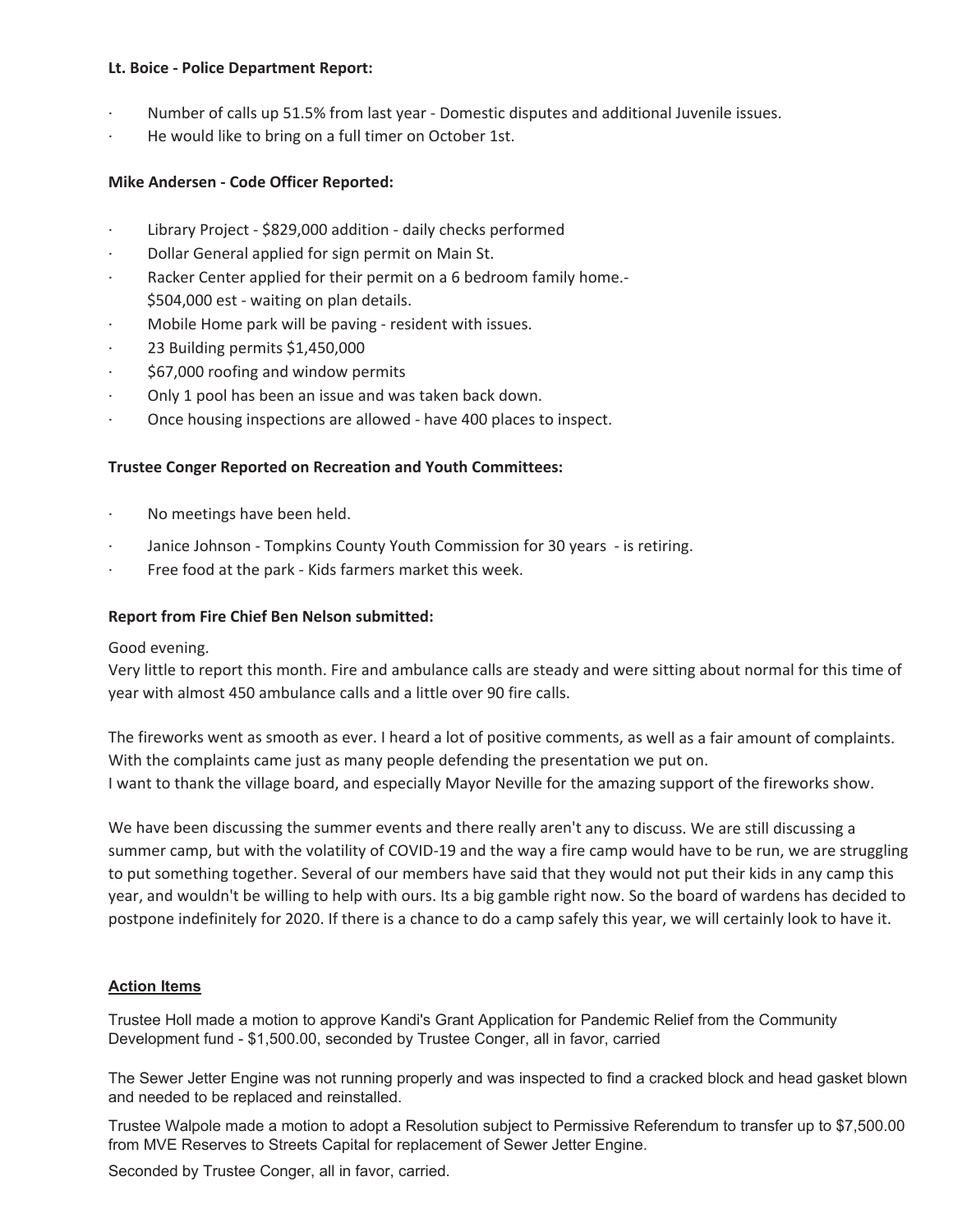## **Old Business**

Discussion of Appointment - Nancy Niswender to Provisional Admin

Trustee Conger made a motion for the Mayor to approve the appointment of Nancy Niswender as Provisional Clerk-Treasurer/Administrator, seconded by Trustee Morey, carried.

Mayor Neville made the appointment of Nancy Niswender as Provisional Clerk-Treasurer/Administrator, effective immediately.

### **New Business**

Discussion of Village response of current COVID requirements and Mask Wearing - Public, Police, Village Staff

Trustee Holl reported from the Police Commissioners meeting that Lt. Boice reviewed that the Police would be wearing masks when entering buildings or when social distancing is not possible.

Clerk Niswender reviewed the office procedures of mask wearing, social distancing and office cleaning and encouraged all employees to follow the recommended guidelines.

We received the 30 day notice of NYS Liquor Authority renewal application from Carrington-Fuller Post No. 800, Inc. The American Legion

Clerk Niswender reviewed the email from Drew Snell, Owasco Inspection. on Storm Drain Emblems - The Village Board and DPW Supervisor Shurtleff agreed to have the emblems placed.

The Village Board would like to send a thank you to Chris Dempsey for his great job of having the trim painted on the Firehall.

Admin Rankin shared information on Chris Dempsey Property on Gerald Moses Drive.

He has a possible buyer - and asked if the Village has any available funds to help - possibly a -0- % loan? We will need to discuss it further with him. Possibly a Community Development Grant. The Village Board agrees that we would help if we are able.

#### **Discussion of Waste Water Treatment Plant:**

We have had some complaints of smell and have had a back pile of bio-solids that we should process. Several options have been researched of ways to handle the bio-solids to help reduce the rising cost of disposal. Alternative transportation and other solutions may be available including land spreading. The Mayor mentioned if this option is viable, there are 250 acres possible for land spreading.

Mayor appointed Trustee Walpole as liaison to help with the project. He will work with Clerk Niswender to get the necessary paperwork together for a premeeting with NYS DEC to discuss options including Bio-Spreading.

A discussion with WWTP Operator Howell explained that the Bio-Solids have been treated and testing is done to ensure they are safe. There are many steps and organizations including NYSDEC and Tompkins County Soil and Water that we will need to discuss this with.

Trustee Walpole made a motion to persue the land spreading option, seconded by Trustee Morey, all in favor, carried.

No Public Comments